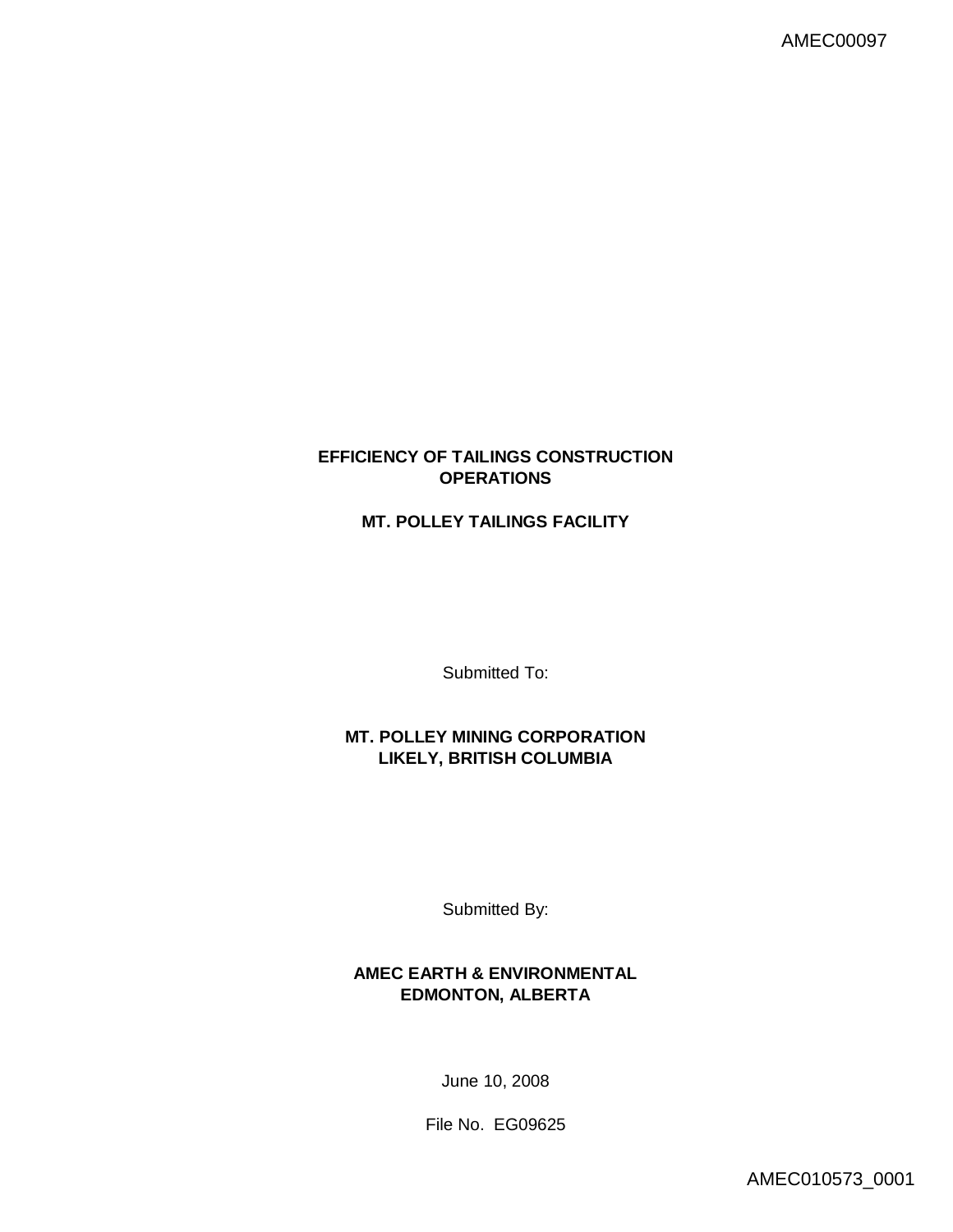### **TABLE OF CONTENTS**

| 1.0 |                                                                                                                                    |
|-----|------------------------------------------------------------------------------------------------------------------------------------|
| 2.0 |                                                                                                                                    |
| 3.0 |                                                                                                                                    |
| 4.0 |                                                                                                                                    |
| 5.0 |                                                                                                                                    |
| 6.0 | DISCUSSION OF TAILINGS OPERATIONS - ISSUES AND CONDITIONS 6<br>6.1<br>6.2<br>6.3<br>6.4<br>6.5<br>6.6<br>6.7<br>6.8<br>6.9<br>6.10 |
| 7.0 |                                                                                                                                    |
| 8.0 |                                                                                                                                    |

### **LIST OF PHOTOS**

- **Photo 1** Preparation for cell construction
- **Photo 2**  Cell construction (June 03, 2008)
- **Photo 3** Cell construction (June 04, 2008)
- **Photo 4** Flow discharge into the cell
- **Photo 5** Cell decant system
- **Photo 6** Berm erosion by decant channel flow
- **Photo 7** Cell construction discharge and dozer
- **Photo 8** Cell construction pushing sand downstream
- **Photo 9** Cell construction slimes
- **Photo 10** Slimes flowing into the decant pipes
- **Photo 11** Cell construction pushing sand back
- **Photo 12** Re-installed decant pipes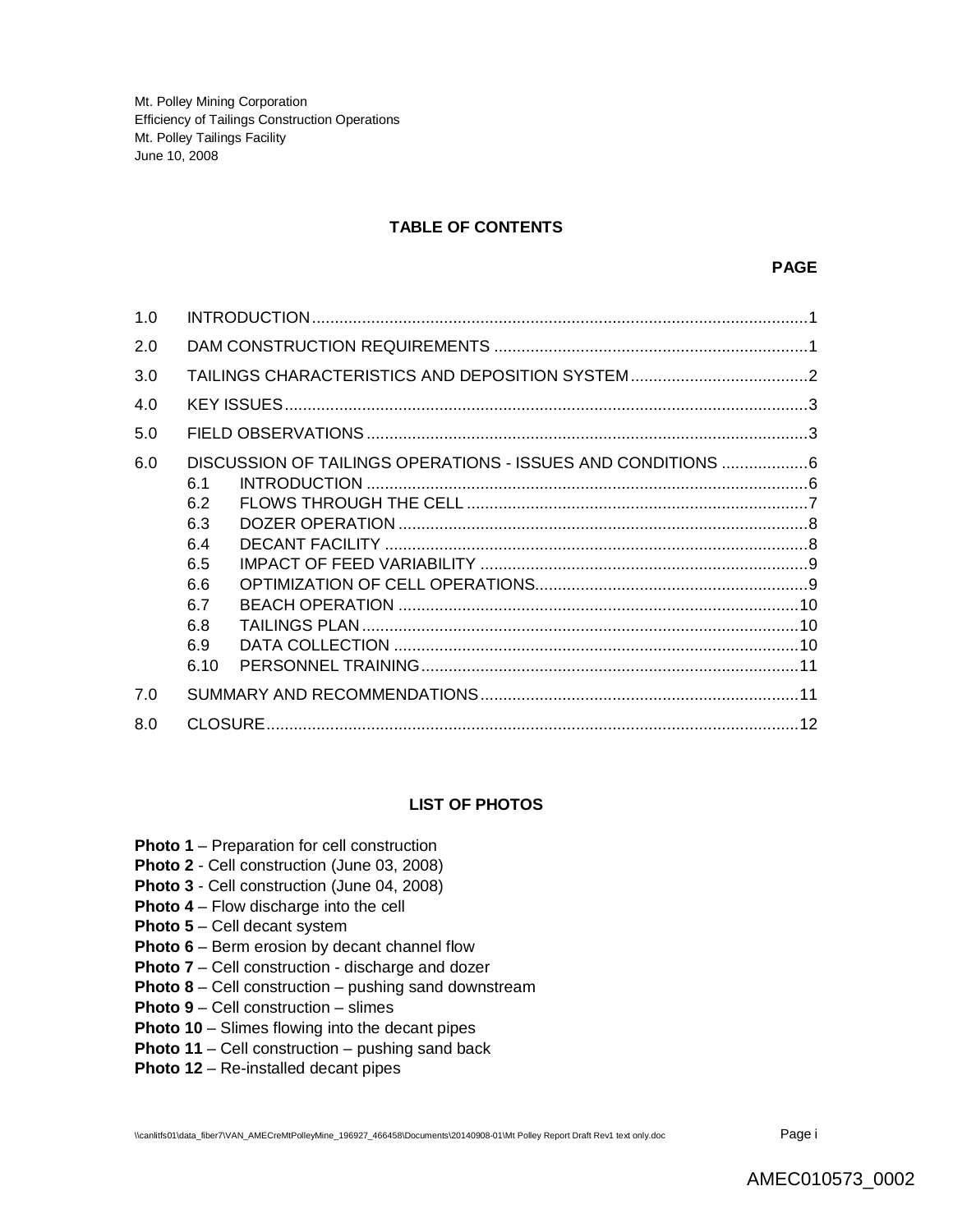- **Photo 13** Raising berms
- **Photo 14** Raising berms
- **Photo 15** Bottom of newly prepared cell partially smoothed
- **Photo 16** Typical beach formed by single point discharge of tailings upstream and downstream view
- **Photo 17** Typical beach formed by single point discharge of tailings overview and detail
- **Photo 18** Dozer operation perpendicular to cell length
- **Photo 19** Spillbox examples

### **LIST OF APPENDICES**

**Appendix A –** Briefing Document

**Appendix B –** Tailings Gradation Data

**Appendix C –** Production and Slurry Density Data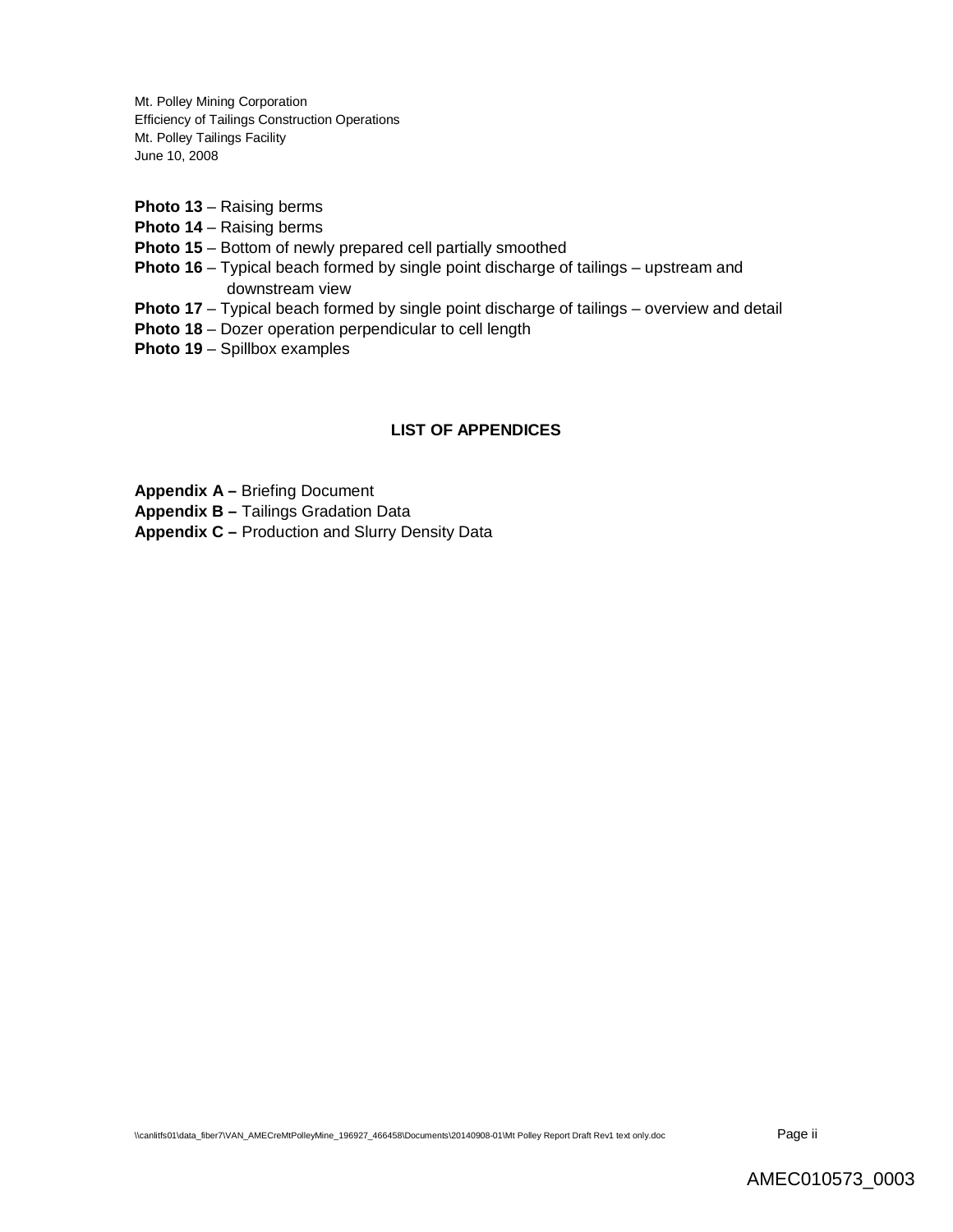### **1.0 INTRODUCTION**

Mount Polley Mining Corporation (Mt. Polley) requested AMEC Earth & Environmental (AMEC) undertake a review of their tailings construction operations with the objective of providing recommendations to improve the efficiency of these operations. The work was commissioned by Mr. Ron Martel, Environmental Superintendent for Mt. Polley.

Mt. Polley's mine is located near Likely, central British Columbia. The mine produces a coppergold concentrate from an alkalic porphyry ore obtained from three pits. The concentrate is produced with a grinding and flotation circuit. The tailings are sent by gravity to a valley-side impoundment formed by earthfill dams.

The review of Mt. Polley's tailings operations included a review of information provided by the mine and a two-day site visit. The site visit started with an initial meeting to discuss the key tailings planning issues encountered by Mt. Polley and a presentation by AMEC on principles and experiences in tailings operations. Most of the first day and the morning of the second day were spent in the field visiting the site, observing construction conditions and discussing the details of the operation with supervisory and operations personnel. The site supervisor for the off-shift was brought in by Mt. Polley thus there was opportunity for input from and discussion with both shift supervisors. A wrap-up meeting was held at the end of the site visit to present and discuss a summary of the conclusions and the main recommendations of the review exercise. A briefing document was prepared and handed out at the meeting; it is included in Appendix A. This report provides details substantiating the material presented in the briefing document.

## **2.0 DAM CONSTRUCTION REQUIREMENTS**

The tailings dam is a zoned compacted fill dam that is being built using a modified centreline method. It is formed by three components – the Main Dam, the Perimeter Embankment and the South Embankment that have their crests coalescence to a total length of approximately 4 km. The maximum dam height at the end of construction will be in the order of 53 m (El. 965 m). The dam crest along the three dams was approximately at El. 951 m at the time of the review.

The information on the dam available for review included Drawings 104, 115 and 215 (Stage 6) by Knight Piésold. References to drawings in this section are to those in Knight Piésold's Stage 6 design documentation. No reports were reviewed as part of this exercise though a summary document (Dam Safety Review, AMEC 2006) was used for historical background.

Drawing 215 shows Zone U as a "step-over" zone upstream of the clay till core, built in stages partly on previously built Zone U and partly on a tailings beach surface. The cross section shows a layer of rock (CBL, "coarse bearing layer") placed over the beach to bring it to El.951 m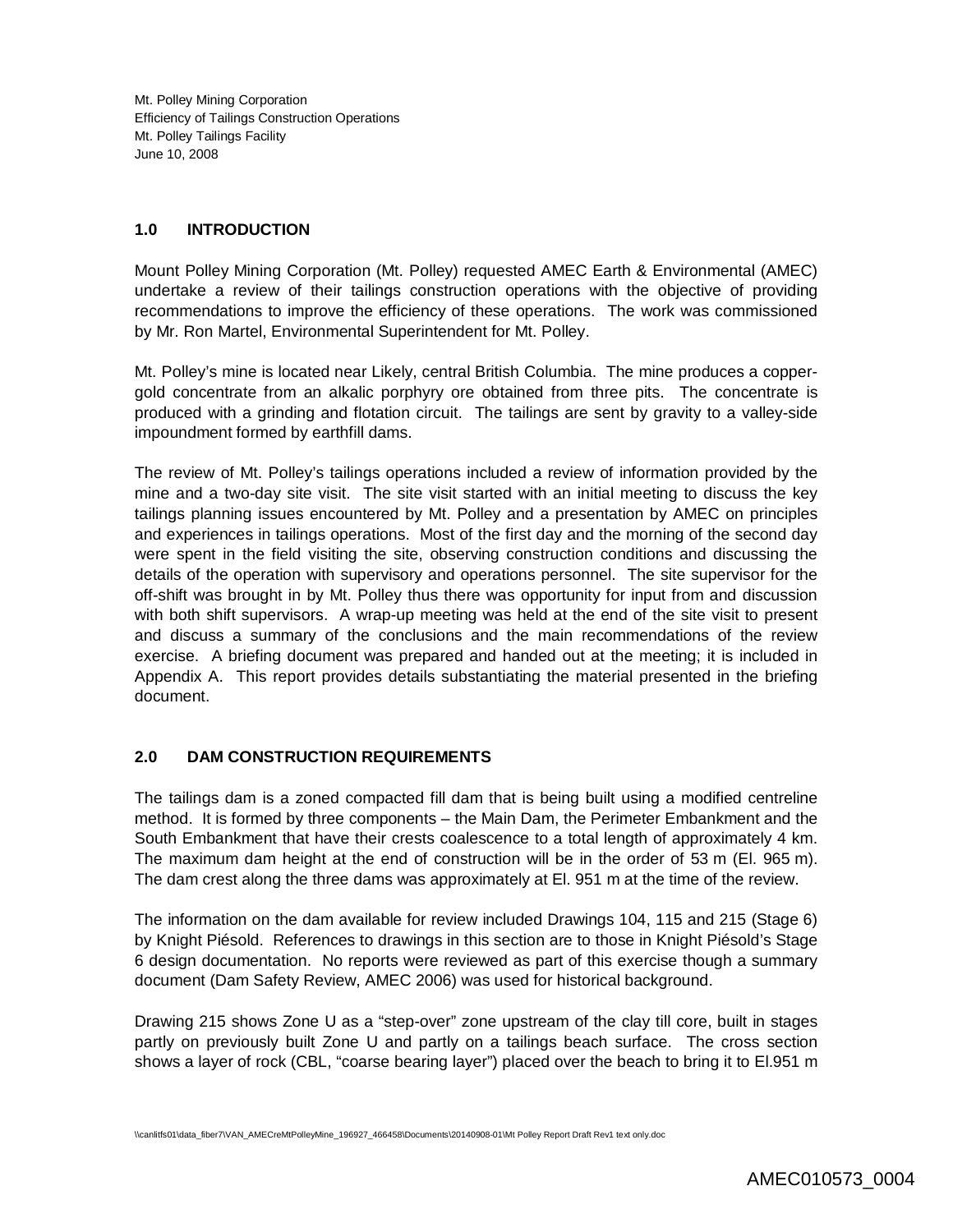(Stage 5) and to provide support for Zone U construction in the following stage. Stage 6 Zone U construction, the current cell construction, is shown as a 3 m lift (Stage 6a from El. 951 m to El.954 m). Dashed lines also indicate Stage 6b to El.958 m.

Stage 6a Zone U is shown in Drawing 215 as being 11 m wide at the base (El.951 m) and 10 m (minimum) wide at the top (El.954 m). Note 5 on the drawing indicates that these dimensions assume sand cell construction using tailings sand against the 1H:1V clay till core (Zone S) slope on the downstream side and a 1.3H:1V slope on the upstream (the beach side). It is our understanding that Zone U could cover a range of materials. The selected material was tailings sand placed by cell construction.

Drawing 104 "Material specifications" indicates that the material type for Zone U is "Select Fill" located on "the upstream toe" and states that the placement and compaction requirements are "to be determined based on material selection". Grain size curves under the heading of Zone U show gradation limits for "Zone S contact" and for "Zone CBL contact".

### **3.0 TAILINGS CHARACTERISTICS AND DEPOSITION SYSTEM**

Mt. Polley operates three open pits and there is wide variability in the ore characteristics. Ore blending reduces this variability but the tailings characteristics are variable as the ore and the plant operation vary.

The monthly composite gradations of the tailings were provided by Mt. Polley (see Appendix B). The variability of the monthly gradations is shown on Figure 1. Based on these data, the gradation of the tailings solids has a mean grain size  $D_{50}$  of 50 microns with a percent passing the #200 sieve (75 microns) varying from 52 to 64% (average  $\sim$  60%). The percentage of clay minerals (e.g. those exhibiting plasticity) in the tailings at this stage of mining is not known but past information notes non-plastic being the predominant nature of the tailings. There is approximately 40% fine sand (by weight) in the tailings. The mean specific weight of the solid particles is 2.7 g/cm<sup>3</sup>.

Variability of the solids content of the tailings slurry with time is shown on Figure 2. Variability of solids content in a slurry has direct implications for how beach development proceeds and on how well potential cell construction may work for sand capture etc. The level of variability indicated by the summary information provided on Figure 2 *is / is not* likely to be an issue for cell construction. *Ron will send data*.

The current mine throughput is nominally 20,000 tons/day or an average of 833 tons/hour. At an average slurry solids content of 35%, that represents a total flow rate into the tailings facility of 0.516 m<sup>3</sup>/s or 8173 USgpm. The tailings is discharged by gravity through a 24" HDPE DR11 pipeline from the plant ( $E1.1100 \text{ m}$ ) to the tailings dam (currently approximately at El.951 m; final crest at El.965 m). The tailings line is in the order of  $3$  to  $5km$ ? long from the plant site to the tailings facility. The total length of the dam, as noted above in Section 2, is in the order of 4 km.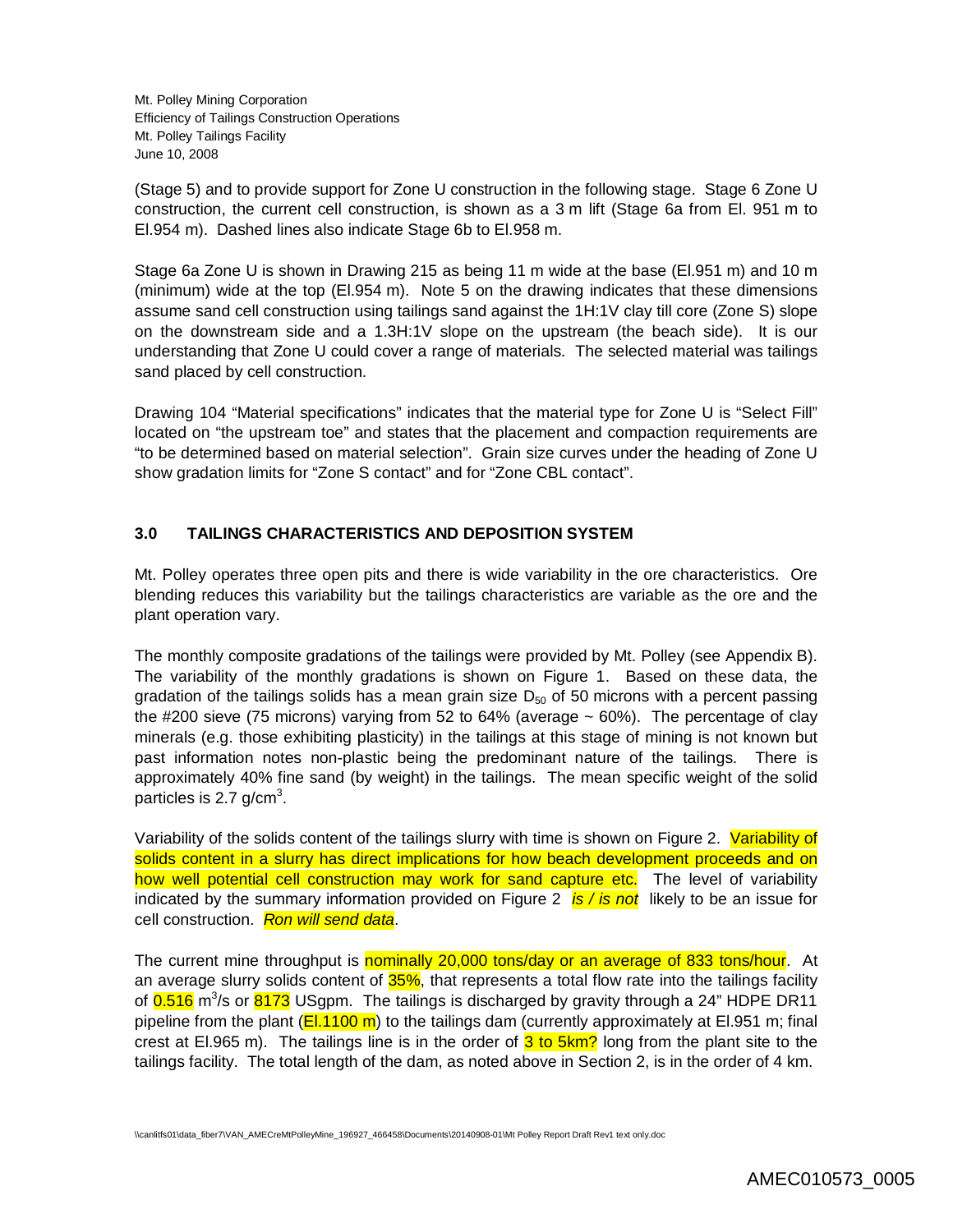### **4.0 KEY ISSUES**

The site visit started with a meeting to discuss issues related to the tailings operations that had been identified by the site personnel. The meeting was attended by a cross section of Mt. Polley and Imperial Metals personnel. The key issues with the current tailings deposition plan brought up during the meeting included:

- **Low efficiency / high costs for building cell for Zone U**
- Too much wash out on cells (lack of sand capture)
- **Too much time preparing cells (again, high costs)**
- Costly to need to place CBL (rock on beach to support cell construction)
- **Lack of beach**

All of the above related to a lack of confidence in the current tailings operations methodology, as related to cell construction, to perform effectively or commensurately with the effort/costs invested. The ability to adjust the operating parameters to create more effective tailings deposition appears to be the overall goal based upon the key issues raised.

### **5.0 FIELD OBSERVATIONS**

Cells are prepared for construction by building berms around the perimeter of each cell area (Photo 1) and by installing the tailings line such that in addition to the main tailings line going into the upstream end of the cell, there is also a by-pass line (Photo 1).

#### **Photo 1** – Preparation for cell construction

Cells are typically 10 m wide and approximately 150 m long. During the site visit, cell construction was occurring along the South Embankment. The cell observed (Photo 2) was likely a little narrower than 10 m. The flow observed during the first day of the site visit (Photo 2) was described as "typical".

**Photo 2** - Cell construction (June 03, 2008)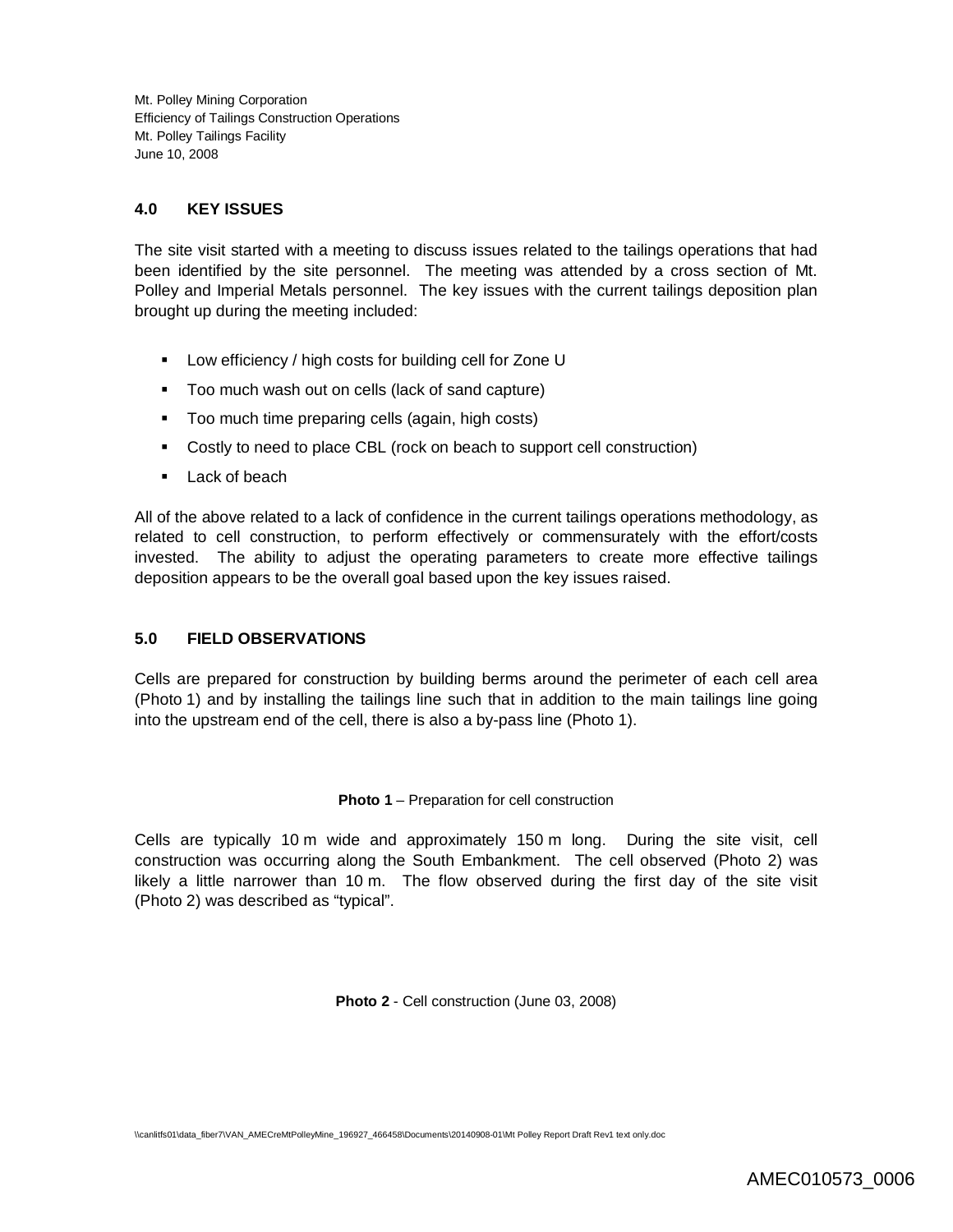The flow during the morning of the second day (Photo 3) was probably of lower density. There seemed to be more water flowing on the cell surface and the operator reported that it was not "building well".

**Photo 3** - Cell construction (June 04, 2008)

The flow into the cell is the full tailings line (24" diameter), which flows partly full (Photo 4), however the flow velocity is high due to the significant head difference between the plant and the dam site.

**Photo 4** – Flow discharge into the cell

The cell decant facility is provided by two 22" pipes (Photo 5) that discharge onto the beach. The pipes are installed across the berm by a backhoe. The pipes are installed approximately at the same elevation.

**Photo 5** – Cell decant system

Due to the lower solids content of the decant flow, this flow can readily erode previously placed beach (e.g. Photo 5). When the decant pipe is at an elevation similar to the top of the beach, there isn't sufficient energy to erode the beach and the flow tends to channel next to the cell, which can, however, lead to erosion of the berm (Photo 6).

**Photo 6** – Berm erosion by decant channel flow

The cell is constructed by running a dozer along the length of the cell while the tailings line discharges the slurry (Photo 7). The dozer operator lowers the blade and pushes the sand deposited on the cell towards the downstream end of the cell (Photo 8) to liberate slimes (Photo 9) and facilitate their flow towards the decant pipes (Photo 10).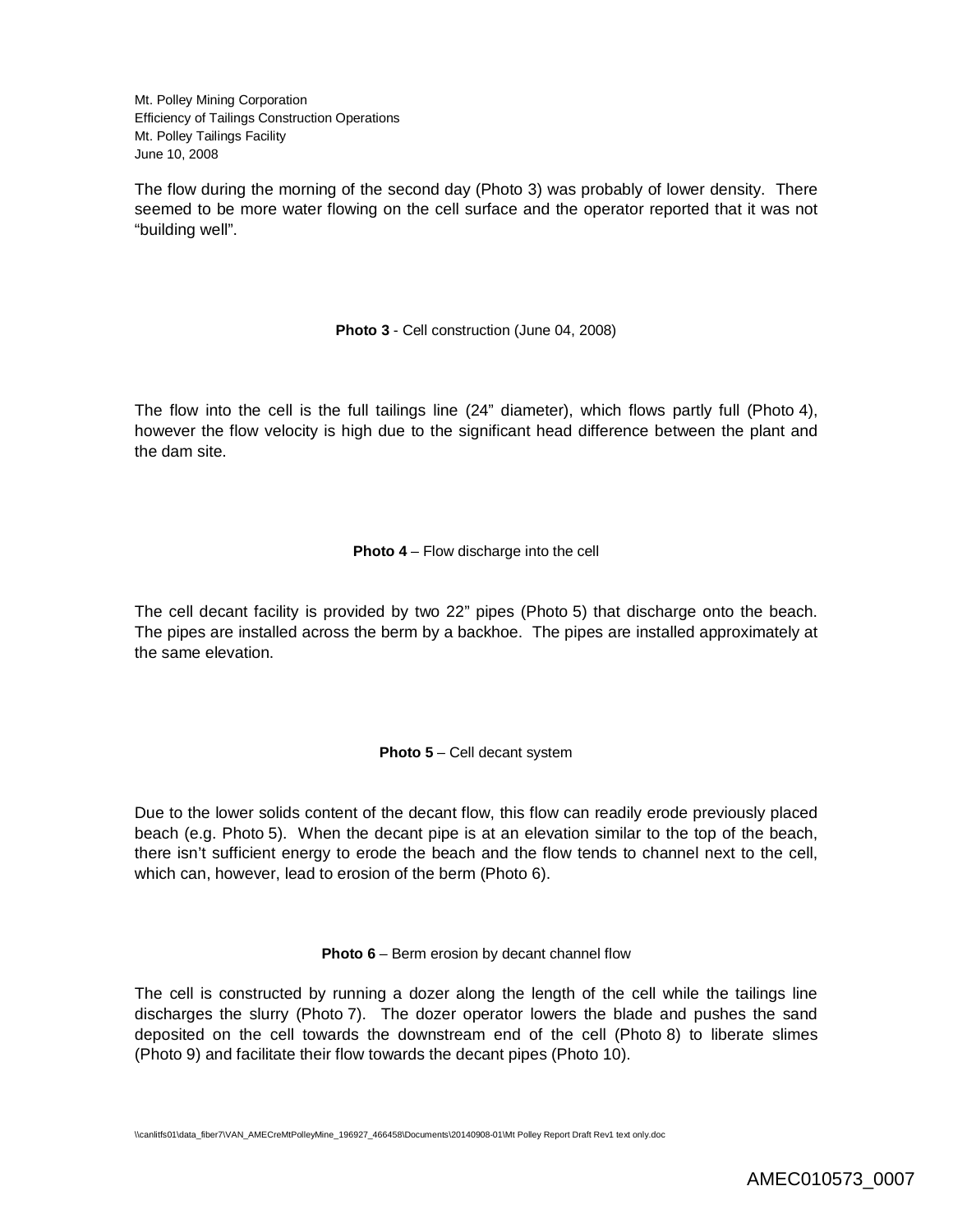**Photo 7** – Cell construction - discharge and dozer

**Photo 8** – Cell construction – pushing sand downstream

**Photo 9** – Cell construction – slimes

**Photo 10** – Slimes flowing into the decant pipes

The dozer then moves back towards the discharge point with the blade lowered to push some of the sand back up the cell (Photo 11).

**Photo 11** – Cell construction – pushing sand back

When the sand fill reaches approximately the level of the top of the decant pipe, the tailings flow is diverted from the cell to the by-pass line. A backhoe re-installs the decant pipes approximately half the pipe diameter above the previous location (Photo 12). The dozer uses the material placed in the cell to raise the berms (Photos 13 and 14).

**Photo 12** – Re-installed decant pipes

**Photo 13** – Raising berms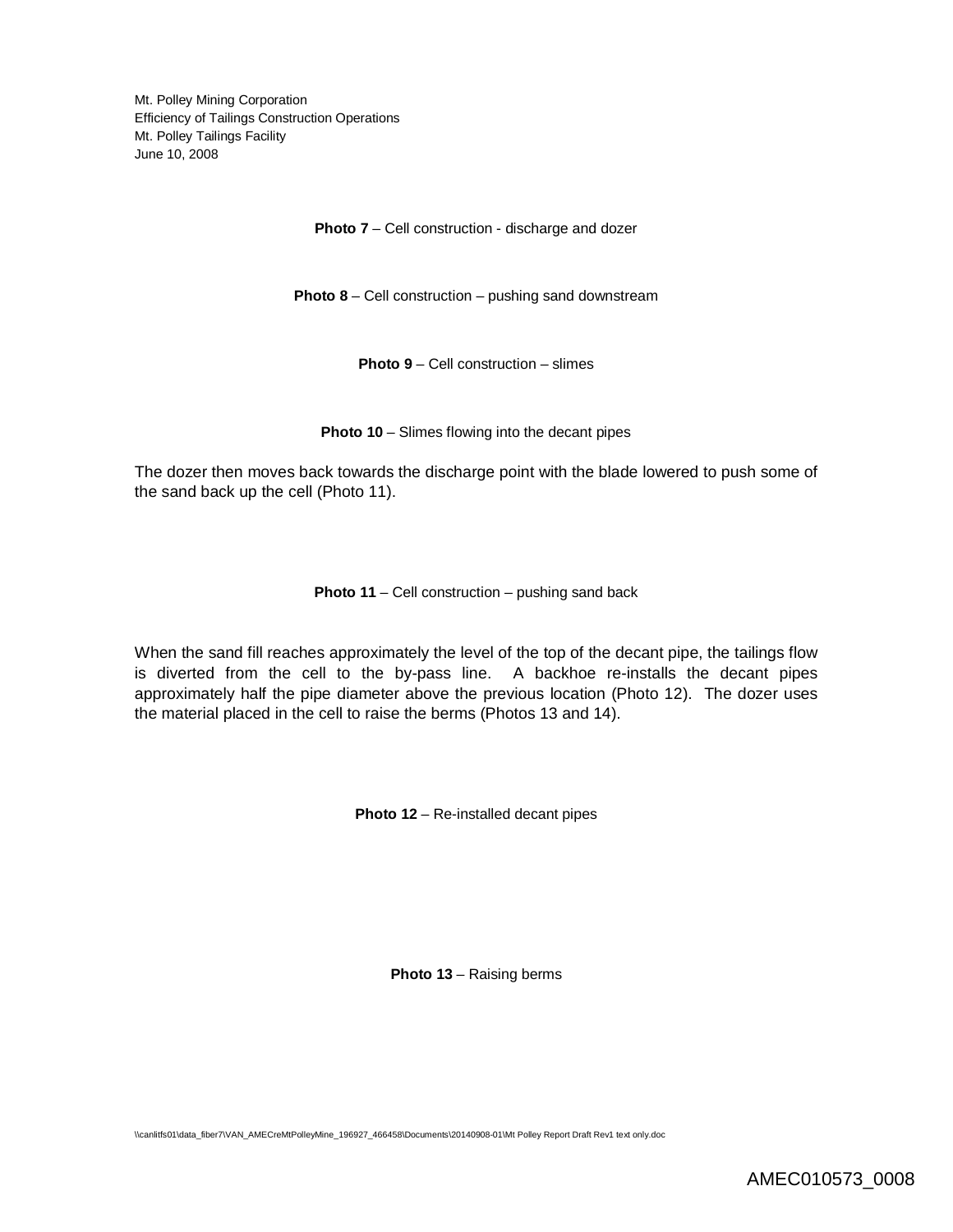#### **Photo 14** – Raising berms

The dozer smoothes the bottom of the cell (Photo 15) before deposition and cell construction restarts.

#### **Photo 15** – Bottom of newly prepared cell partially smoothed

The elevation of the pond on June 02, 2008 was 949.39 m. Beaches formed by single point discharge were relatively flat and had an average slope estimated to be between 0.5 and 1% (Photos 16 and 17).

**Photo 16** – Typical beach formed by single point discharge of tailings – upstream and downstream view

**Photo 17** – Typical beach formed by single point discharge of tailings – overview and detail

### **6.0 DISCUSSION OF TAILINGS OPERATIONS - ISSUES AND CONDITIONS**

#### **6.1 INTRODUCTION**

Compacted cell construction is a technology that facilitates the use of tailings for construction of structural fills that can be integral part of dam cross sections. It combines the hydrodynamic effects of the slurry flow with the mechanical effects of equipment (most typically a dozer) to distribute and compact the tailings. If adequately applied, the mechanical effort (and cost) is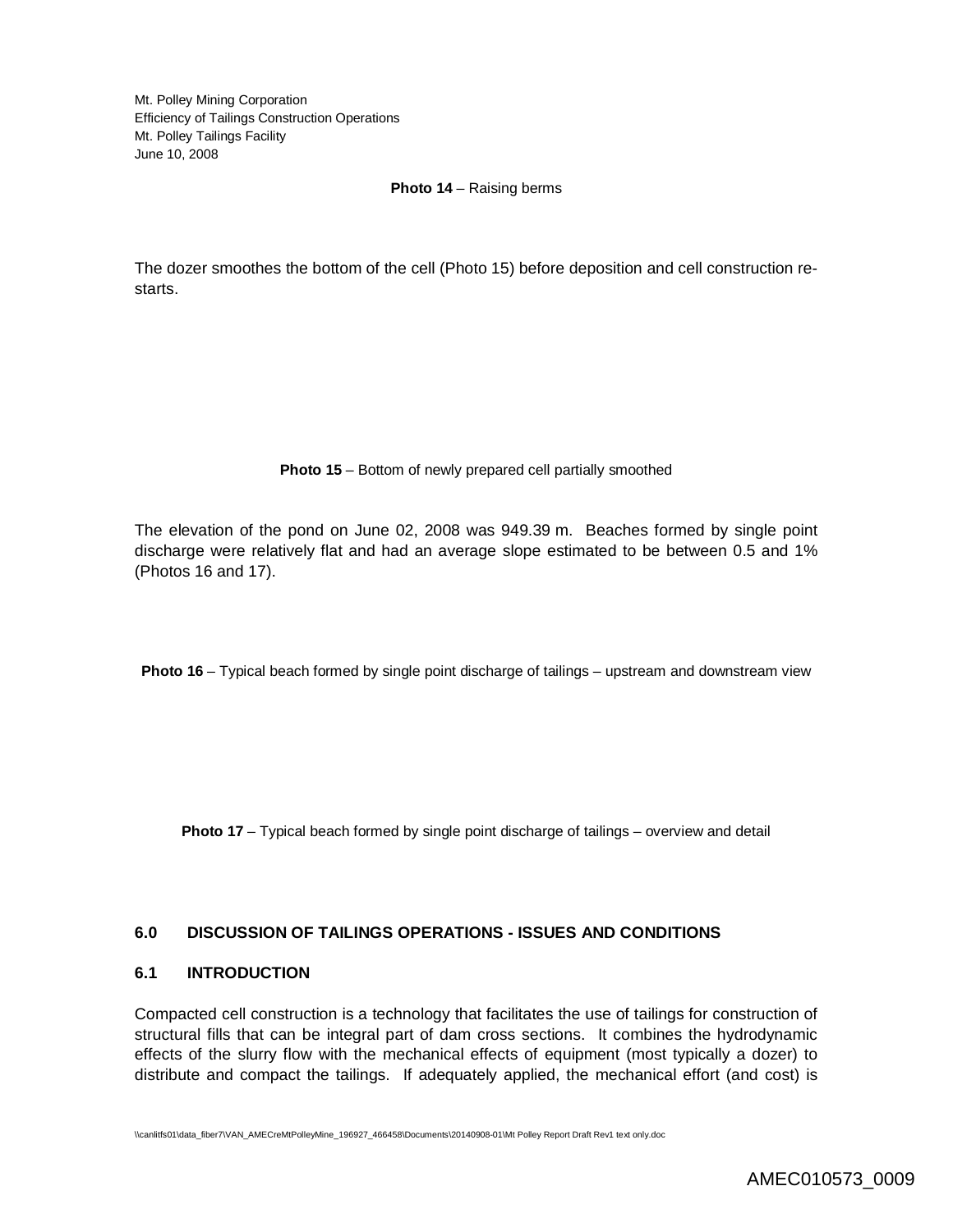minimized by taking full advantage of the hydrodynamic effects. Moreover, a well controlled system allows some selectivity on the percentage and gradation of the solid material retained in the cell. In the most effective applications, cell construction saves operations time and money by having the tailings play the role of earth fill in the dam cross-section versus more costly alternative borrow sources.

Beach placement does not tend to achieve the same level of fill density that can be obtained in cell construction, however it can also be an important element of the dam construction as it provides lateral support for construction as well as a base for stepping over with the construction of structural fill in the case of upstream or modified centerline construction methods. This is particularly the case if the beach can remain fully subaerial throughout the depositional process. There could be some control on the beach angle obtained by changing the hydraulic design of the discharge system and by controlling the slurry properties.

### **6.2 FLOWS THROUGH THE CELL**

The current cell operation at Mt. Polley involves the full tailings line discharging into an approximately 10 m wide, 150 m long cell. This operating norm leads to excessive flow depths and excessive flow velocities that do not produce optimal conditions for cell construction. Ideal flow conditions are such that the flow depth is typically less that a couple of inches and often only a fraction of an inch. Flow velocities that lead to the formation of back waves are excessive. It is recommended that the cell width be, as a start, doubled (to 20 m) to distribute the flow, which would contribute towards reducing both the flow velocity and depth.

This change in cell width may not be sufficient but it is considered to be an adequate first step based on experience and on a rough tailings balance discussed with the site staff. The optimum width for cell construction needs to be determined as a function of flow conditions, dozer operation requirements (see Section 6.3) and the availability of tailings for cell and beach construction. A very wide cell may consume too much tailings in cell construction, which would increase costs and may not leave sufficient tailings for construction of beaches required to support future Zone U construction. A detailed mass balance, considering both cell and beach construction, needs to be part of the site tailings plan to help determine the adequate width of cell required in this case.

If the change above does not produce adequate flow conditions, a wider cell (if compatible with the tailings balance) or changes to the inflow into the cell are recommended. One possibility would be to direct only a portion of the total flow into the cell.

Cell length seems adequate for now, however it should also be re-assessed once the other more immediate changes discussed here are implemented.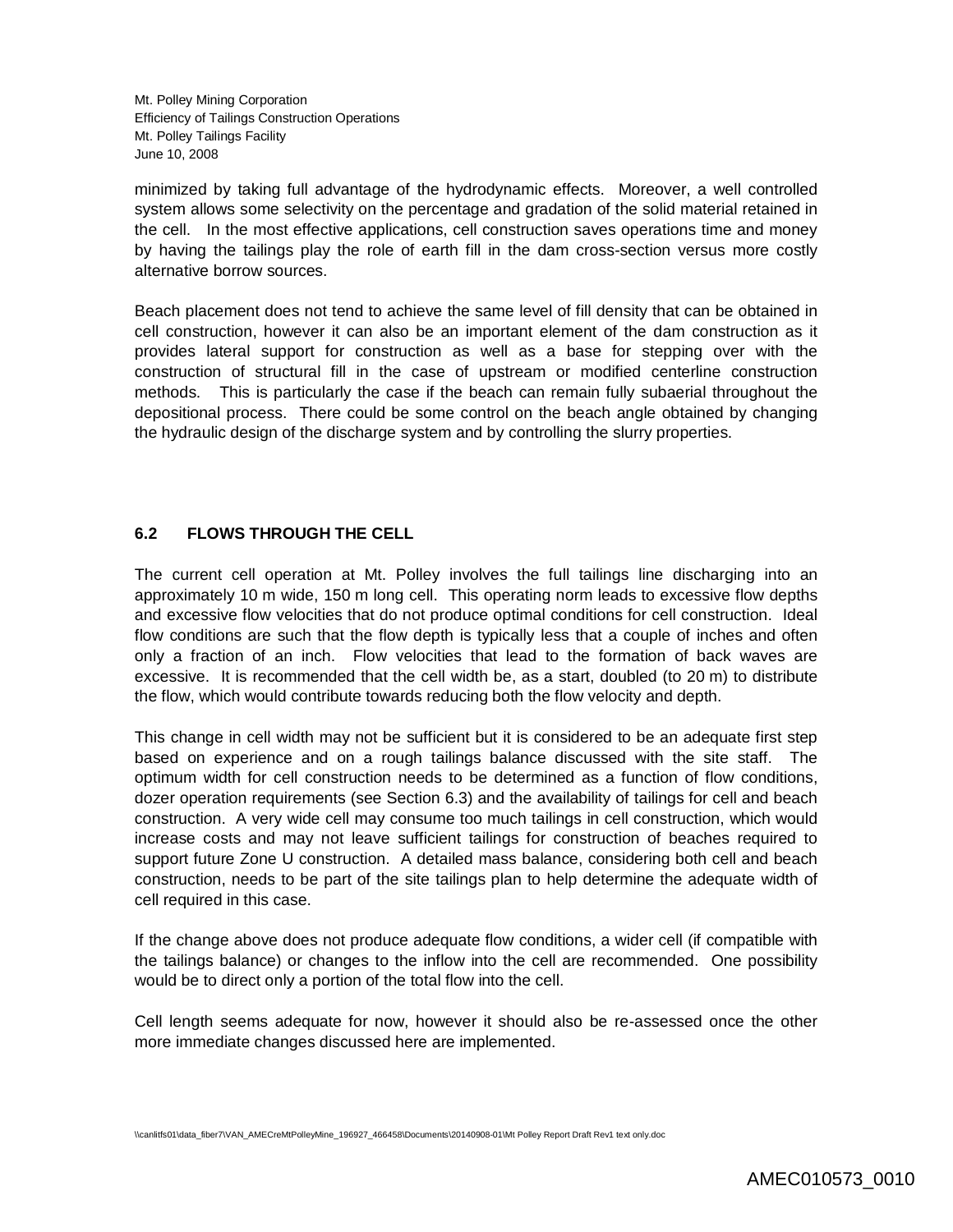#### **6.3 DOZER OPERATION**

Dozer operation should be carried out perpendicular to the length of the cell. Ridges on the sand surface created by the dozer in this case (Photo 18) help spread the flow across the cell, reduce the flow velocity and promote deposition of the coarser fraction (while the fluid and the slimes flow downstream).

**Photo 18** – Dozer operation perpendicular to cell length

The dozer running back and forth perpendicular to the cell can gradually raise the berms while compacting the fill. This would reduce the downtime required to build the berms – an initial berm can be built when the cell is prepared for construction and then maintained and raised by the dozer during construction. The dozer should also maintain a gradual slope on the cell surface from the discharge (upstream end) to the decant (downstream end) to promote flow of the slimes to the decant, creating a better deposit. This method makes better use of the hydraulic conditions to spread the sand along the cell and avoids significant amounts of material being pushed down the cell by the dozer.

### **6.4 DECANT FACILITY**

The current decant system requires the cell construction operation to stop at every foot of construction to move the decant pipes up. It is reported that it typically takes 1.5 hrs to raise the decant pipes. This system can be optimized by the installation of a spillbox system that allows better control of the flow and an almost continuous cell operation for a few feet of placed fill (depending on the size and number of spillboxes). Some examples are shown on Photo 19. Other options have been discussed with site personnel.

**Photo 19** – Spillbox examples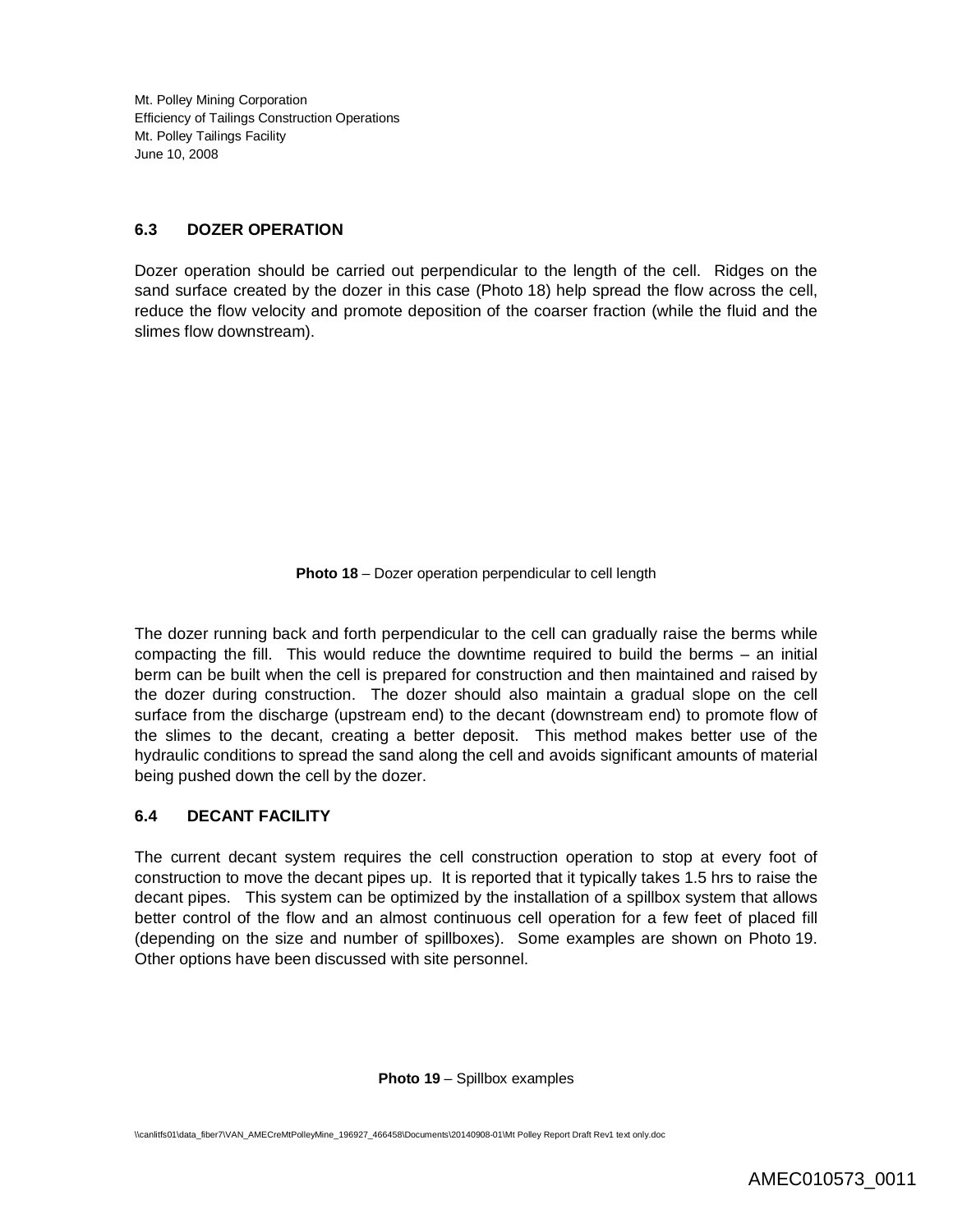As the cell construction proceeds, an additional board can be easily placed by the dozer operator in less than 10 minutes or by a second person in the area.

#### **6.5 IMPACT OF FEED VARIABILITY**

Variability of the feed properties – flow rate, solids content, gradation or chemistry – is detrimental to both cell and beach construction. Operations that rely upon tailings for construction purposes perform better when the feed parameters stay relatively constant because equilibrium flow conditions and slopes can be achieved, maximizing production. However, feed variability can be unavoidable depending on plant feed (ore variability) and plant operations.

Feed variability, if significant, could be at least in part managed by adding a few spigots upstream of the cell construction operations. In this case, spigots could be used to draw from the upper part of the flow (assuming it is stratified) and increase the solids content of the flow delivered to the cell.

Construction management could also be optimized by good communications between plant and construction personnel. For example, if warned by the plant that the feed will be poor, the construction personnel may select to operate spigots as discussed above or even to temporarily suspend cell construction (in case of very poor feed or added lime in the slurry).

### **6.6 OPTIMIZATION OF CELL OPERATIONS**

Cell construction could be optimized by having two cells on each side of the dam so one cell can be operated while the other one is being prepared (construction of initial berms, installation of spillboxes, installation of discharge pipe). This also allows drainage to occur in a cell that was recently built while the other cell is under construction.

Downward drainage is an important part of the success of cell construction both in terms of resulting material properties and in terms of ease of dozer operations. By having four cells (2 on each side of the dam), drainage is enhanced by increasing the "rest" time between two construction events in the same cell and down time is reduced.

Based on experience, it is expected that to build the 3 m lift required for Stage 6A according to the design of the dam, it would take 2 "passes": built 1.5m in one cell, come back over with an additional 1.5m. However, this can be better determined as experience in cell construction for the site specific conditions is developed. It is recommended that the footprint of the cells of the second pass is staggered from the first pass cells, so spillbox locations do not lined up on any particular vertical. The fill in the area near the spillbox tends to incorporate more fine tailings (slimes) and therefore not have the same properties as the fill closer to the discharge point.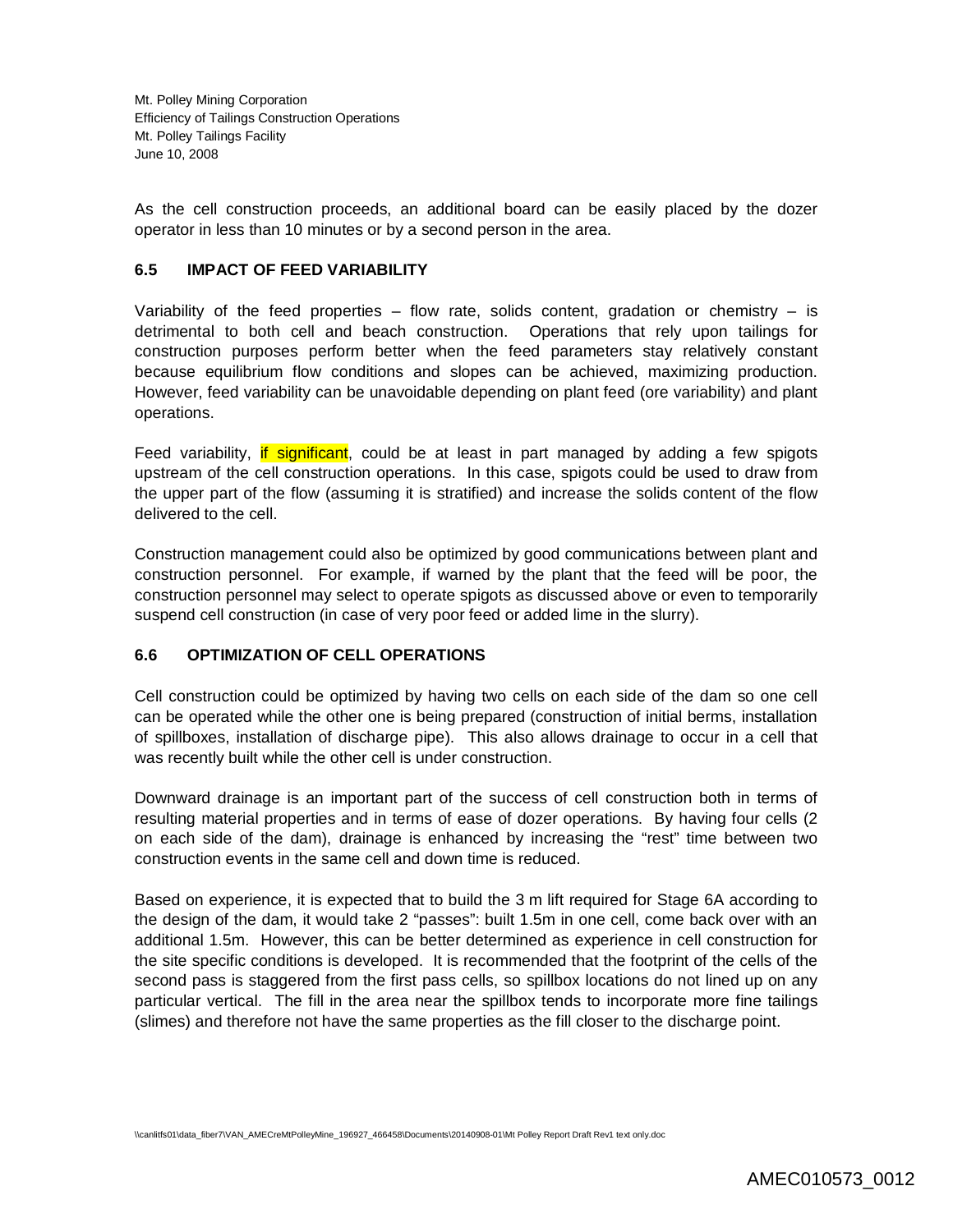Cell construction is more labour intensive than beach deposition and requires light for the operator to be able to see the fill and the flow conditions. Therefore it is recommended that cell construction be the focus of the summer operations while the winter time is used for beach deposition. The cost of cell construction in the winter is typically higher than during the summer.

## **6.7 BEACH OPERATION**

Beach placement will occur by:

- 1. single point discharge when the entire tailings line is directed to the pond, which is recommended to be the main operation mode in the winter.
- 2. cell decant the outflow of cell construction will contribute material to beach formation; it will form a relatively flat beach that will tend to erode steeper beaches formed by single point discharge.
- 3. spigots placed upstream of cell construction, if used.

Beach operation needs to focus on providing sufficient beaches to support cell construction and the required raises of the dam in each construction season according to the design. This can be determined by a well prepared tailings plan.

### **6.8 TAILINGS PLAN**

A tailings plan needs to be developed based on a detailed mass balance. It needs to be consistent with the water balance that it is understood to have already been developed by Mt. Polley. The objectives of the tailings plan would include:

- confirming that there is availability of material to build the dam as required by the dam design and the water balance
- determining the required schedule of cell construction (length of construction period, need to work night shift, need to run concurrent cells, etc)
- determining whether the beach construction will be acceptable to support the next period of cell construction (or whether there is a need to re-assess the methodology).

The developed tailings plan would be based on data that includes: plant production, sustainable productivity of cell construction, typical fill densities for cell and beach, achievable summer and winter beach angles, etc. It should also recognize the clear goals of mine closure so that as the tailings facility develops, ease of transition from final operating configuration to the approved closure configuration is as simple as possible.

### **6.9 DATA COLLECTION**

Continuous optimization of tailings operations requires an in-depth understanding of these operations. Therefore it is recommended that key data are collected and appropriately evaluated to allow further improvement of the operations. These data would include (some, if not most, of these data are already collected by Mt. Polley):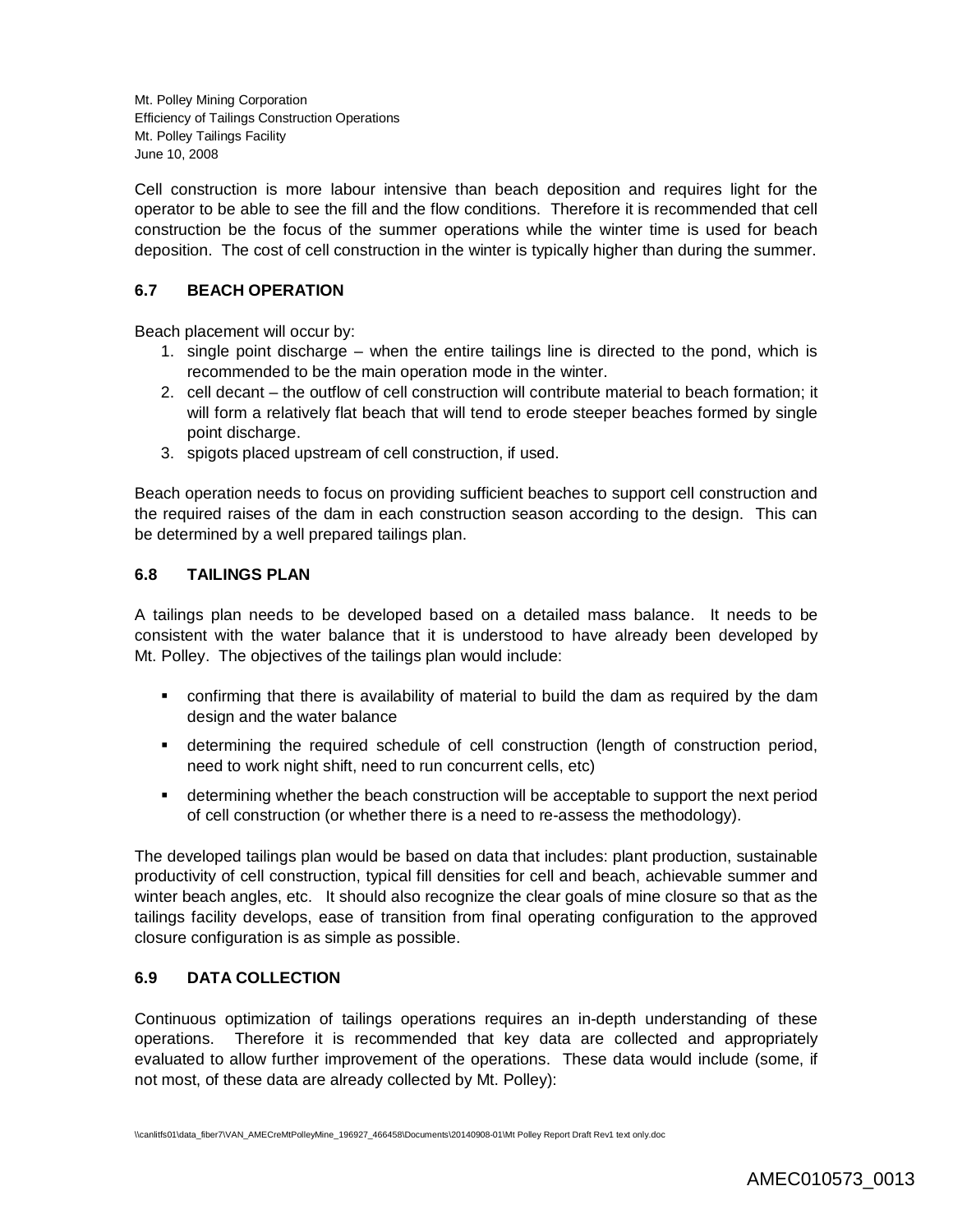- Slurry density (solids content) and its variability with time
- Tailings gradation and its variability with time
- Tailings gross mineralogy (at least plasticity, if any) and its variability with time
- **Plant production and its variability with time**
- Cell fill density at various locations
- Cell fill gradation at various locations
- **Percent of solids retained in the cell**
- Average beach angle during cell operation and single point discharge (summer and winter operation if so selected)
- Actual water balance data (precipitation, evaporation, etc)
- Man-hours and equipment for cell construction including cell preparation
- Down-time for cell construction and reasons

Analyses of the data would be used to calibrate the tailings plan to make it more reliable and to allow improvements on the planning of the operations. These data would also be valuable to improve productivity and quality of the fills built using cell construction. The dam designers may be consulted on potential design optimization opportunities afforded by wider cells built with high quality fills, should these be achieved.

## **6.10 PERSONNEL TRAINING**

Efficient cell construction is as much due to an appropriate system design as it is due to skilled operators who understand and commit to the technique. The dozer operators and the supervisors need to have a good understanding of the technical objectives of cell construction and the desired outcome so they can work towards achieving it. Dozer operators need to be skilful to react appropriately to feed variability. Operators and supervisors also need to develop good communications with the plant personnel, who also need to be sensitized to the impact of feed properties to cell construction and its implications to dam construction and cost. Knowing when to beach versus place of cell, adding a stoplog to a spillbox, changing out a spigot etc. etc. are but a few of the key items under the control of the operators and supervisors that can really make the difference between a good tailings plan and an optimal one.

#### **7.0 SUMMARY AND RECOMMENDATIONS**

A review of Mt. Polley's tailings operation was conducted with the objective of providing recommendations to improve the efficiency of these operations. The review was based on a two-day site visit, observation of the construction conditions and discussions with supervisory and operations personnel. The conclusions and the main recommendations to improve the efficiency and reliability of tailings operations were presented at a closure meeting on site and are reiterated below.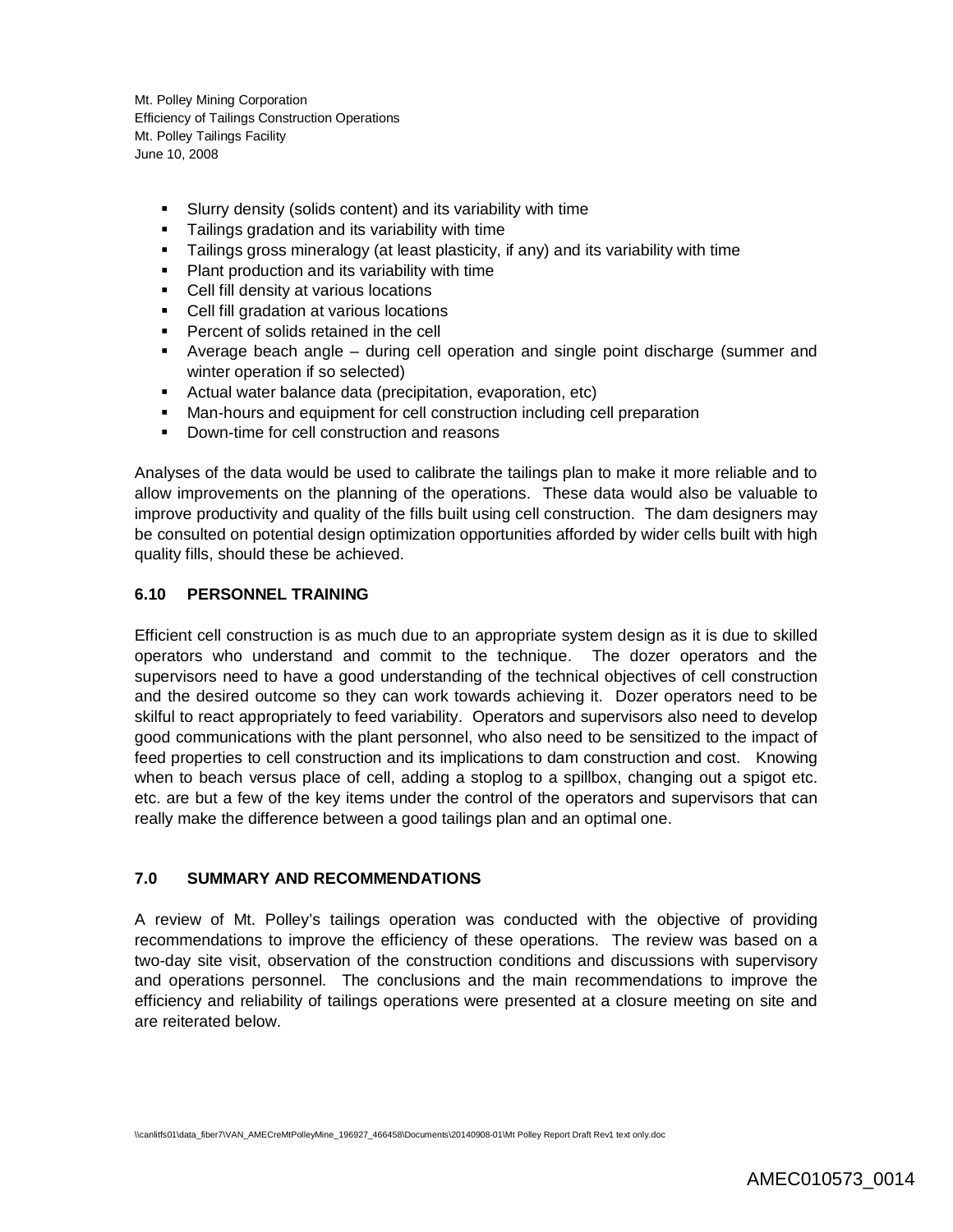- 1. The current operation leads to flow depths and flows velocities that seem too high to allow effective cell construction to occur. It is recommended that the width of the cells be increased, tentatively to 20 m with the objective of decreasing flow velocity and flow depth. Cell length seems adequate for now but it could be re-evaluated later.
- 2. Track-pack the cell perpendicular to the flow (as opposed to working the dozer up and down the cell). Berms (dry dykes) could be raised as cell compaction proceeds. This is expected to reduce downtime, improve efficiency and improve flow patterns.
- 3. Build and install spillboxes for the cell decant to improve ability to manage the flow and to reduce downtime during construction thus improving efficiency. When a cell is complete, the spillbox is simply moved to the next cell.
- 4. If the measures above are not sufficient to meet objectives, or if feed variability is an issue, spigots could be installed upstream of the cell to improve feed (by reducing water and slimes), and/or manage feed consistency, and/or decrease volumes/velocities into the cell.
- 5. Prepare a tailings plan / mass balance consistent with the water balance.
	- a. The tailings plan needs to verify availability of sand to build the required cell and beach to support the dam raises at all stages of construction.
	- b. The tailings plan could include a focus on cell construction in the summer and on beach placement during the winter.
	- c. Cell construction could be optimized by having two cells on each side of the dam. One cell could be prepared while the other one is being built; one side of the dam can be draining while the other is being built/prepared. Night shift might be considered during the cell construction (late spring, summer, fall) season.
	- d. Cell construction would likely take two "passes": built 1.5 m in one cell, come back over with an additional 1.5 m to achieve the full 3 m lift. The second pass should be staggered relative to the first pass to avoid locating all spillboxes on the same vertical.
- 6. Collect data on material parameters (gradation, cell deposit density, beach angles, etc), mill operation (gradation, slurry solids content) and cell operation (volumes, time, cost, etc). Data would be used to calibrate (and improve) the tailings plan to actual performance and to develop performance improvement changes in the field.
- 7. Train field supervisors and operators. They need a full understanding of the technical objectives of cell construction and its desired outcome. This understanding will lead to commitment and innovation from these experienced individuals.

### **8.0 CLOSURE**

This report has been prepared for the exclusive use of Mt. Polley for specific application as described within this report. Any use which a third party makes of this report, or any reliance on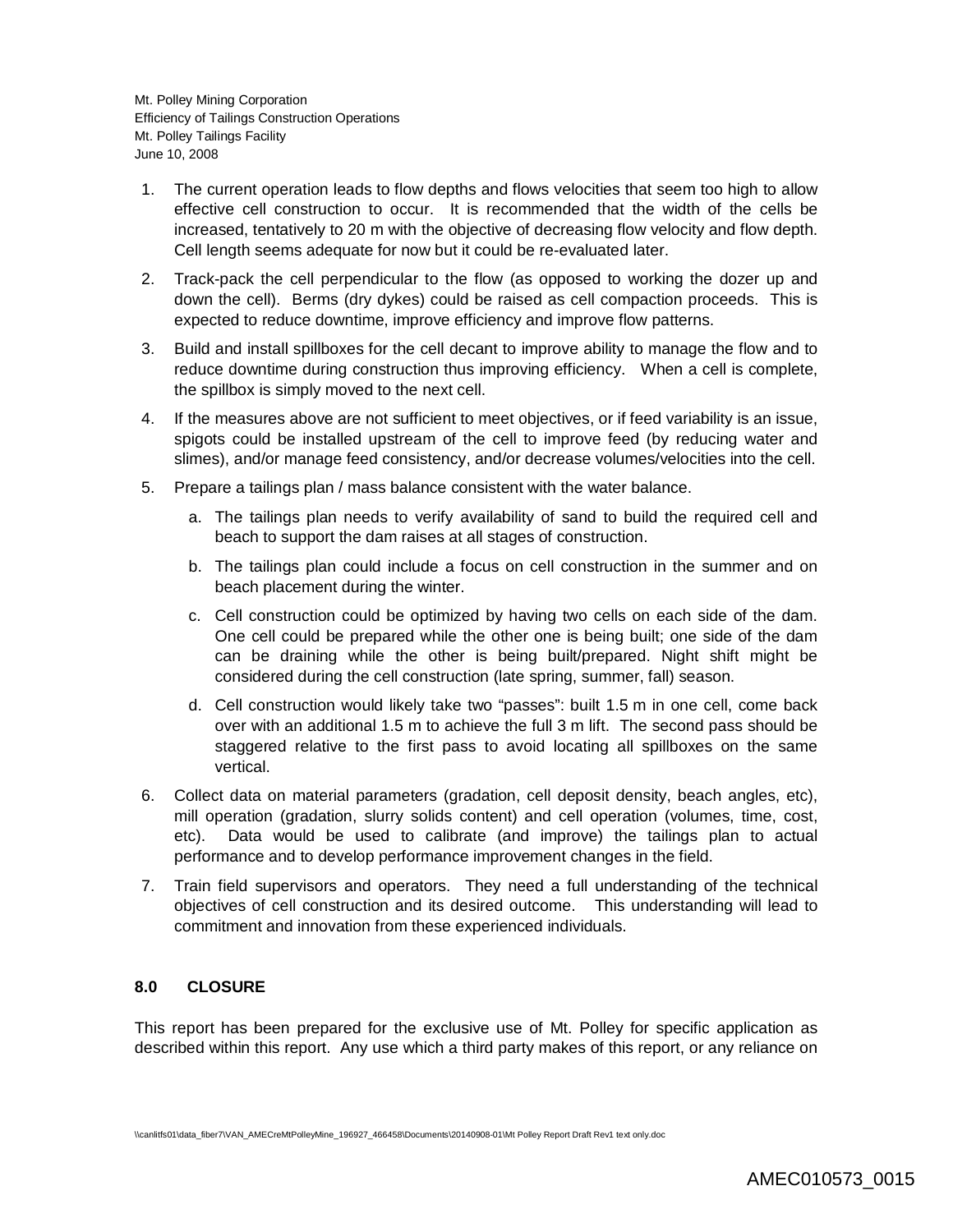or decisions made based on it, are the responsibility of such third parties. No other warranty, expressed or implied is made.

We sincerely appreciate the opportunity to provide our services to Mt. Polley. We would be pleased to discuss any aspects of this proposal at your convenience. Please do not hesitate to contact the undersigned if you have any questions.

Respectfully submitted,

#### **AMEC Earth & Environmental**

Angela G. Küpper, Ph.D., P.Eng. Principal Geotechnical Engineer

Reviewed by: Michael Davies, Ph.D., P.Eng., P.Geol. Principal Geotechnical Engineer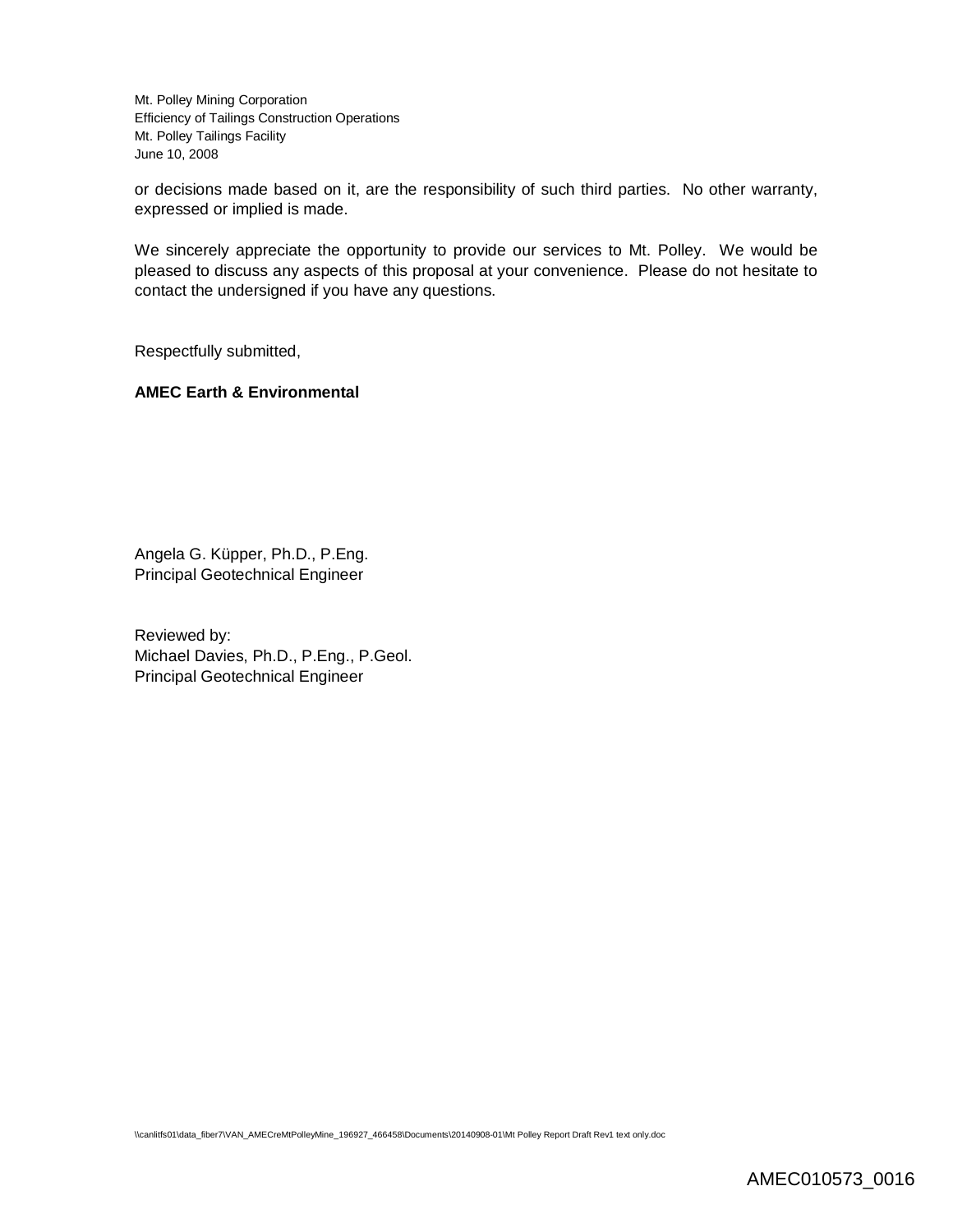## **APPENDIX A**

**Briefing Document**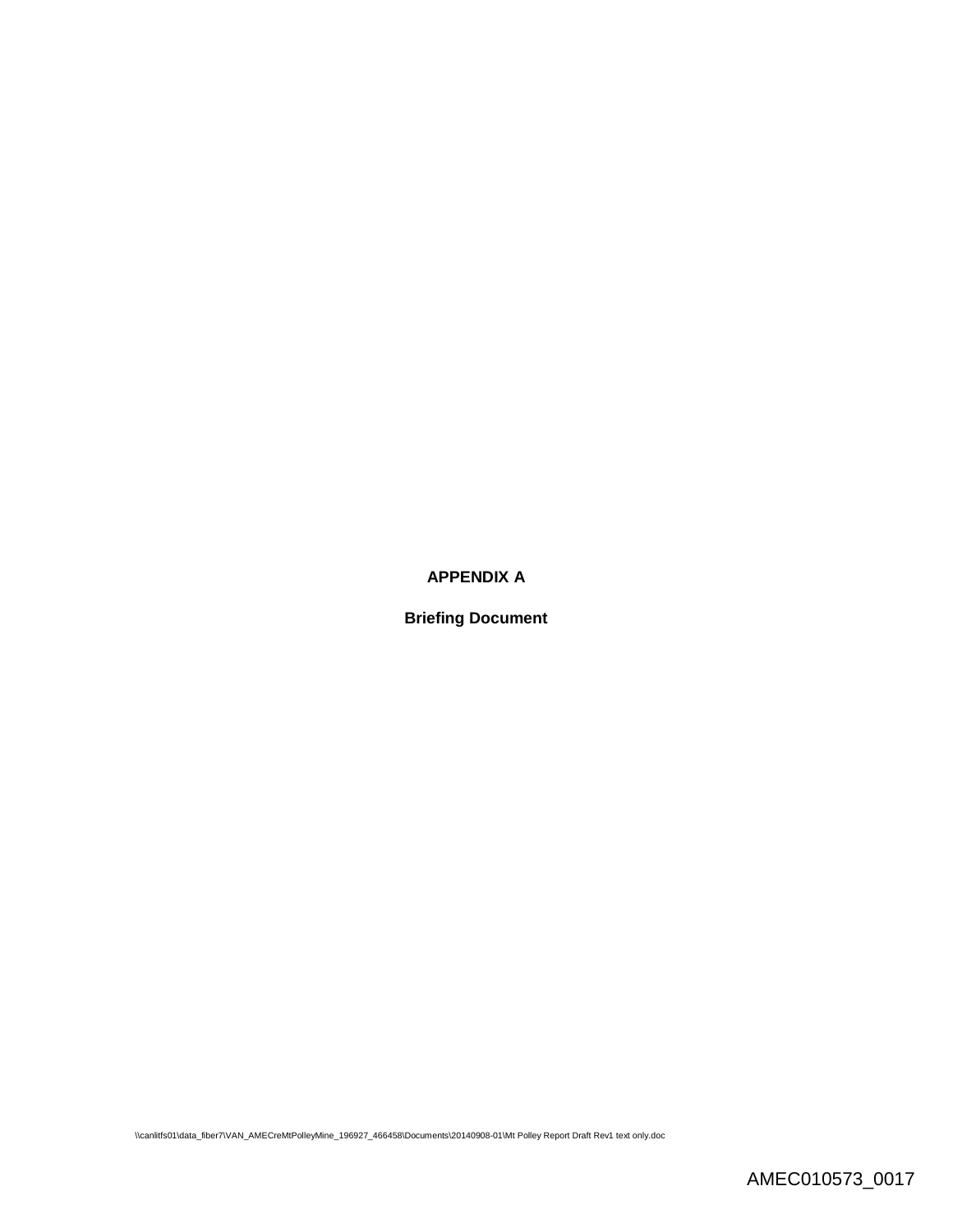

# **Efficiency of Tailings Sand Cat Operations – June 04, 2008**

Angela Kupper, Ph.D., P.Eng. Principal Geotechnical Engineer

#### **Key Issues**

- Low efficiency / high costs building cell for Zone U
- **Too much wash out on cells**
- Too much time preparing cells + need to place CBL (rock on beach to support cell construction)
- **Lack of beach**

#### **Main recommendations:**

- 1. Increase the width of the cells. Tentatively increase the cell width to 20 m with the objective of decreasing flow velocity and flow depth. Cell length seems adequate for now.
- 2. Track pack the cell perpendicular to the flow (as opposed to working the cell up and down). Berms (dry dykes) could be raised as cell compaction proceeds – reduce downtime
- 3. Build and install a spillbox to reduce downtime
- 4. Potential for installing spigots upstream of the cell to improve feed (by reducing water and slimes) or manage feed consistency into the cell - decrease volumes/velocities.
- 5. Prepare a tailings plan / mass balance consistent with the water balance.
	- a. Tailings plan needs to verify availability of sand to build the required cell and beach to support the cell raises.
	- b. Tailings plan could include planning for focus on cell construction in the summer and beach placement in the winter.
	- c. Cell construction could be optimized by having 2 cells on each side of the dam and possibly night shift; one cell could be prepared while the other one is being built; one side of the dam can be draining while the other is being built/prepared.
	- d. Cell construction would likely take 2 "passes": built 1.5m in one cell, come back over with an additional 1.5m.
- 6. Collect data on material parameters (gradation, cell deposit density, beach angles, etc), mill operation (gradation, slurry solids content) and cell operation (volumes, time, cost, etc). Data would be used to calibrate (and improve) tailings plan to actual performance and to develop performance improvement changes in the field.
- 7. Train field supervisors and operators. Bring them up to speed with the technical objectives of the cell construction and the desired outcome.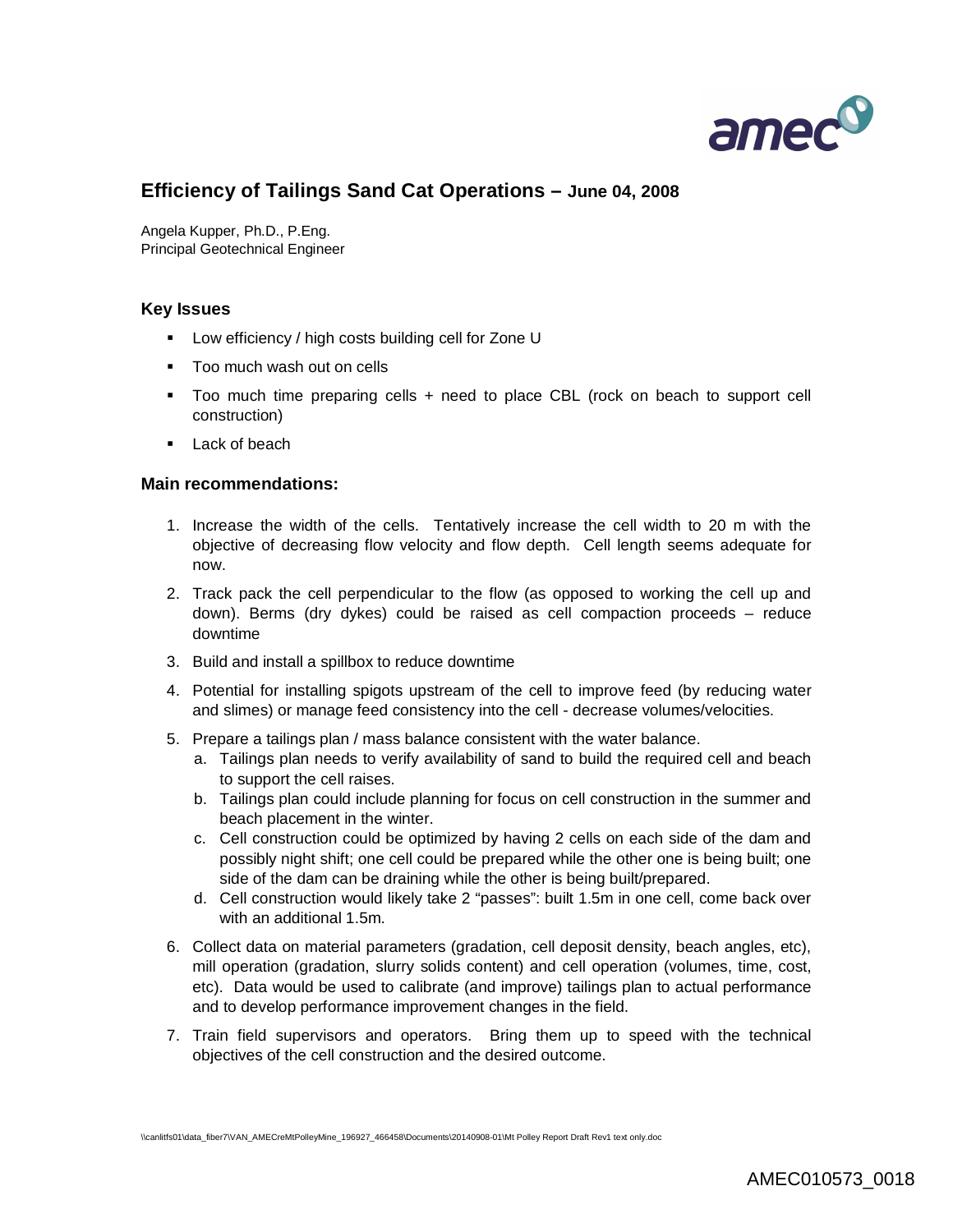### **APPENDIX B**

**Tailings Gradation Data**